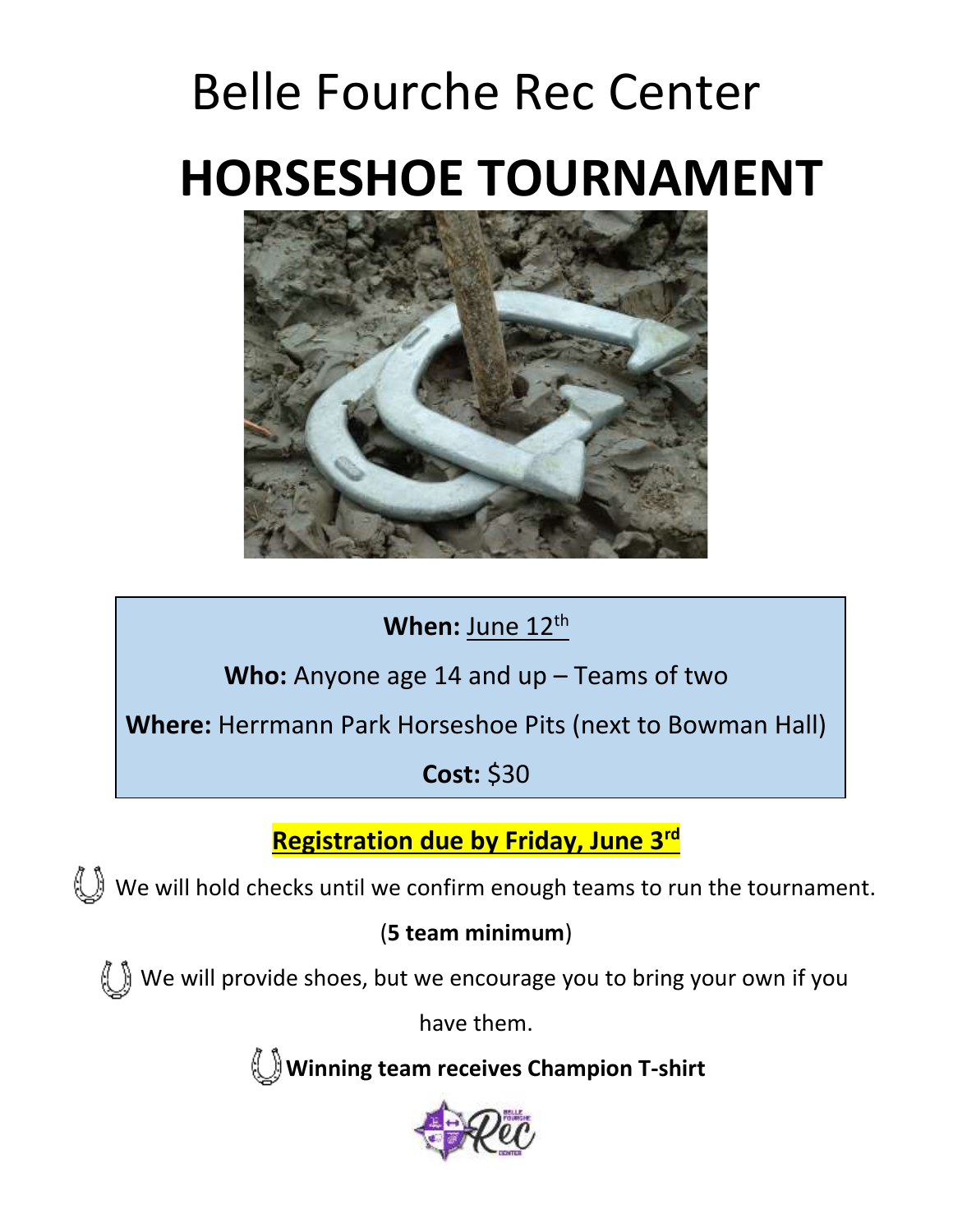## **BFRC COED Horseshoe Tournament Rules:**

- Double elimination tournament
- Games will be played best 2 out of 3
- Each game is scheduled by the hour but may end well before the time. Be ready to play up to 15 minutes before your scheduled game time
- The first two matches will go to 21 and the third match will only go to 15. Each team is responsible for keeping track of their own score
- Men must stand on the side of the stake (not directly in front of the stake) and pitch from the 37-inch foul line. Women can go up to the 27-inch foul line which will be marked by a white paint line
- Any shoe must be within one horseshoe-width (measured across the outside of the open end of the shoe) of the stake to be considered for points. (Official rules call for 6 inches max).
- The closest shoe to the stake gets 1 point.
- If you have two shoes closer than any of your opponent's, you get 2 points
- Ringers are worth 3 points each, and must completely encircle the stake so the ends can be touched with a straight edge without touching the stake
- If you have the closest shoe and a ringer, its 4 points
- If your opponent throws a ringer on top of yours, they cancel, and no points are scored
- Teams will keep their own score during the match, and will report final score to scorekeeper/supervisor



# **HOW TO REGISTER YOUR TEAM-by June 3rd**

**1. Player signatures** must be collected by team managers PRIOR TO REGISTERING. \*Players 14-17 years of age must have parent/guardian signature.

**Please note: The BFRC will not collect separate fees/signatures. This is the team manager's responsibility.**

- 1. Manager must sign **"Rules Acknowledgement".**
- 2. **Pay Team Fee of \$30**
- 3. Registrations will not be taken without the above completed and no rosters will be changed after registering.

4. Wait to be contacted by BFRC with tournament schedule.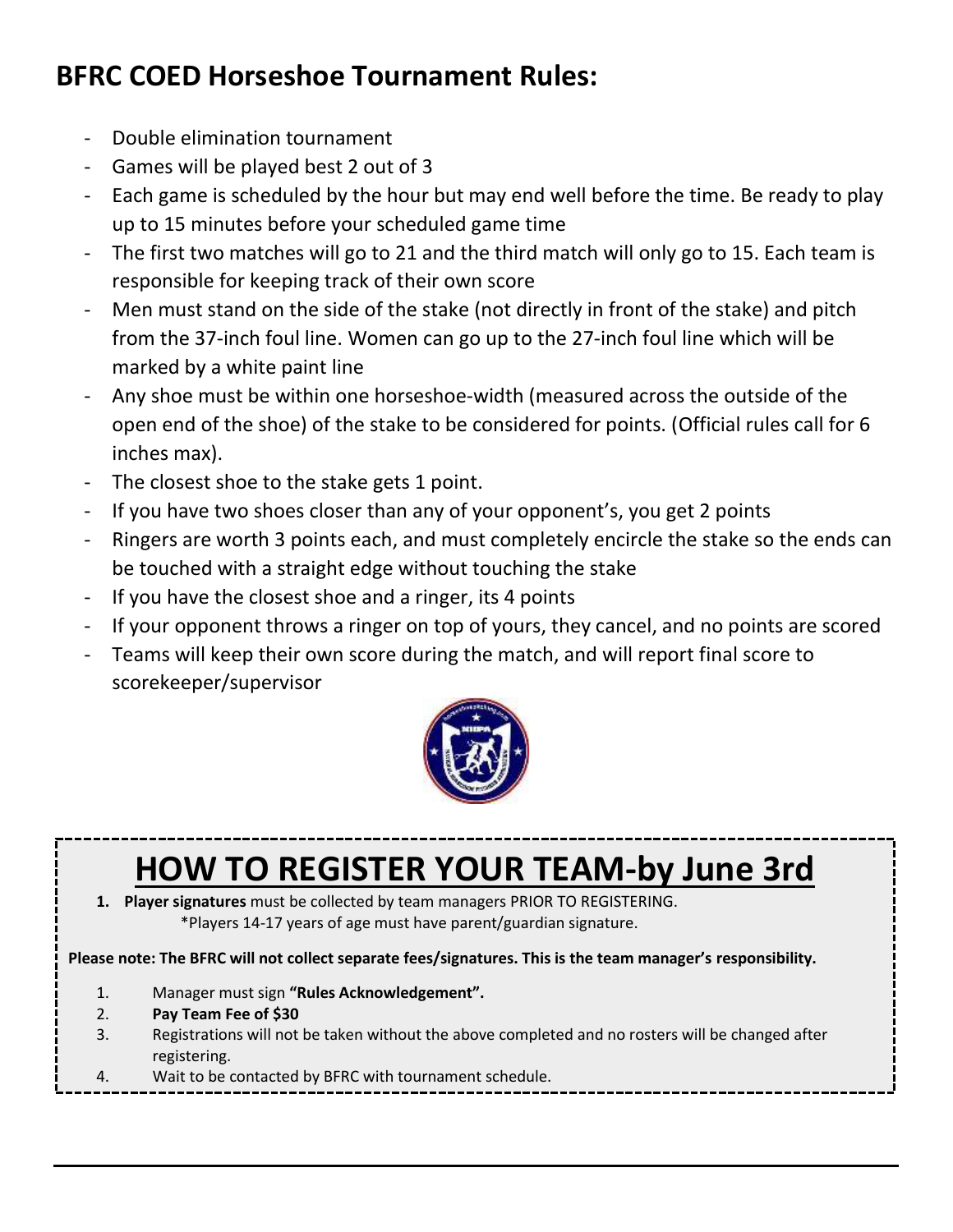### **BFRC HORSESHOE RULES ACKNOWLEDGEMENT**

**By signing below, I verify that I have received and read the league rules. I as the team manager am agreeing to share these rules with my teammate and am responsible for my team following tournament rules as well as BFRC rules and policies.**

|           | the manager of                                                                                |  |  |  |
|-----------|-----------------------------------------------------------------------------------------------|--|--|--|
| (Name)    | (Team Name)                                                                                   |  |  |  |
|           | Have read and understand the BFRC Horseshoe rules. I will share these rules with my teammate. |  |  |  |
| Signature | Date                                                                                          |  |  |  |

### Belle Fourche Rec Center **COED HORSESHOE TOURNAMENT TEAM REGISTRATION & LIABILITY WAIVER**

**Agreement to Participate and Liability Waiver for the Belle Fourche Rec Center (BFRC):** I/We understand that the most healthy individuals are capable of participating in physical activity with minimal risk. I further accept the risk inherent in the physical and recreational activities in which the ordinary and prudent person is or should be aware. I understand that if I have one of the following conditions, I should consult a physician prior to participating in a physical exercise program: 45 years of age or older, overweight or obese, physical limitations or handicap, cardiovascular disease or disorder, subject to exercise induced risk factors, or other disorders or medical conditions. I further understand it is my responsibility to decide whether or not to consult a physician. I agree to be responsible to do all of the following while using the BFRC: act within the limits of my ability, heed all warnings regarding participation in the BFRC activities, maintain control of my person and the equipment or devices, refrain from acting in any manner which may cause or contribute to injury to myself or others, abide by the letter and spirit of the rules and guidelines for participation at the BFRC. I have viewed the BFRC and its programs and I am familiar with the facility and I understand and appreciate that there are certain risks inherent in any physical and recreational activity conducted at the BFRC. Finally, I hereby waive any and all liability the BFRC has and waive any and all damages against the BFRC activities. Further, I do hereby release and discharge the BFRC and the City of Belle Fourche and any and all of its agents or employees from any liability to the undersigned arising from injury or damage that may be sustained by participating in this program by my signature on the following page.

**PHOTOGRAPHY RELEASE:** The BFRC periodically photographs during BFRC sponsored programs. These pictures may be used for advertising, Internet (website/Facebook/Instagram/Twitter) and around the facility. Occasionally pictures may be taken and submitted to the newspaper or other media as well. By signing the team roster/liability waiver on the next page you are also giving the BFRC/City of Belle Fourche permission to use these photographs.

**Weather:** In case of inclement weather, games may occasionally be postponed and/or canceled. Your team may choose not to play but may have to forfeit the games and will not be able to reschedule.

**Team Cancellations/Forfeits:** In order to cancel/forfeit your game you must contact BFRC staff and notify the opposing team's manager. They will receive the wins for those games.